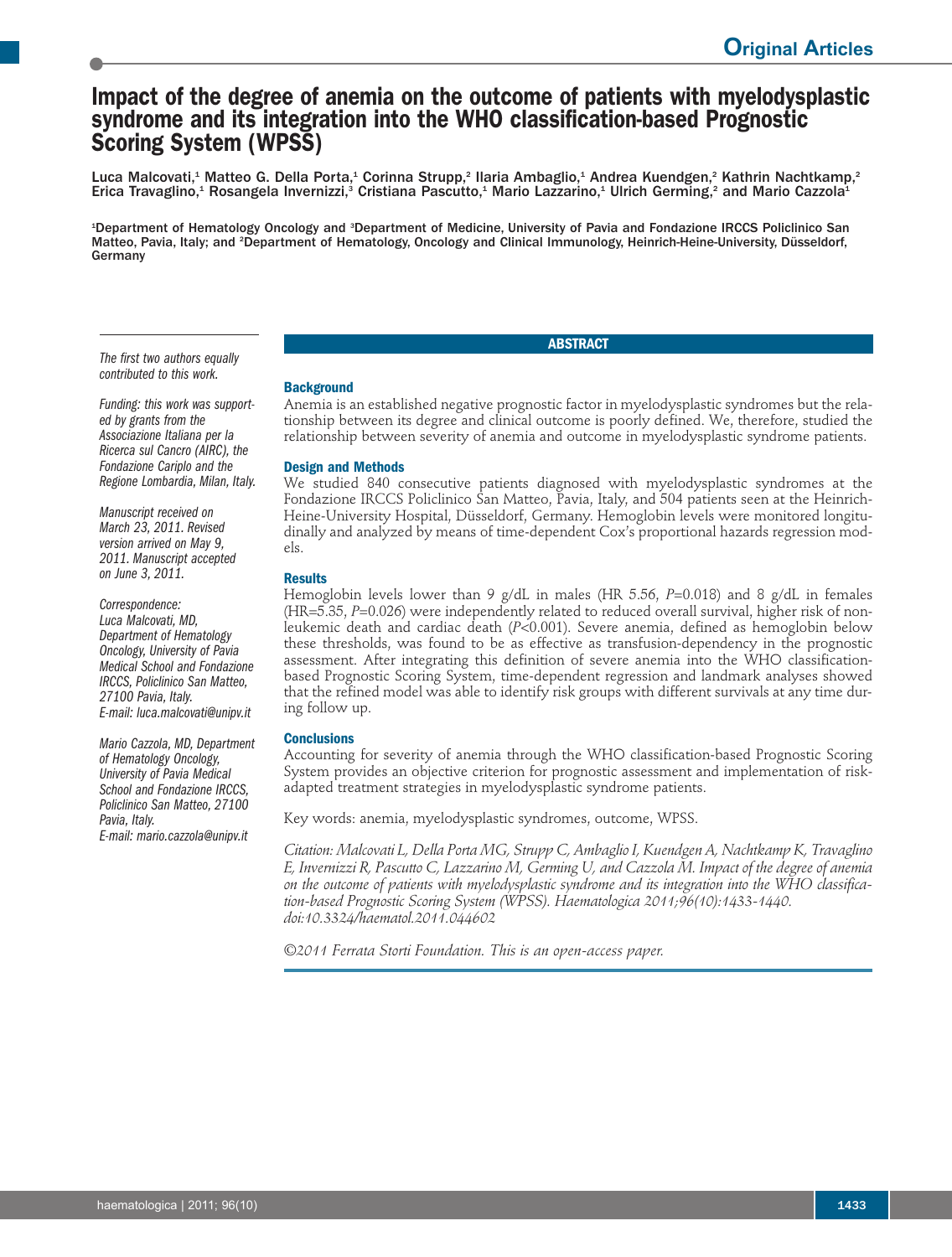## **Introduction**

Myelodysplastic syndromes (MDS) are heterogeneous myeloid neoplasms ranging from indolent conditions with a near-normal life expectancy to forms approaching acute myeloid leukemia (AML). <sup>1</sup> The World Health Organization (WHO) classification of myeloid neo $plasma<sup>2</sup>$  represents a very useful tool for defining the different subtypes, and also provides prognostic information. <sup>3</sup> Additional disease-related factors of considerable prognostic relevance include cytogenetic abnormalities, 4 degree of bone marrow failure, i.e. number and severity of peripheral cytopenias, and bone marrow fibrosis. 5

In order to evaluate the prognosis of the individual patient with MDS, several prognostic scoring systems have been developed. They include the International Prognostic Scoring System (IPSS), <sup>6</sup> the WHO classification-based prognostic scoring system (WPSS), <sup>7</sup> and the MD Anderson Prognostic Scoring System (MPSS). <sup>8</sup> These prognostic models have advantages and limitations that we have analyzed elsewhere. 9,10

The WPSS is able to classify patients into five risk groups showing different survival and probability of leukemic evolution, and can be applied at any time during follow up. Although it supports the evidence-based<sup>1</sup> and also intuitive notion that the need for red cell transfusions predicts for a worse prognosis, <sup>11</sup> the use of transfusion dependency has been criticized as being too subjective a criterion. <sup>12</sup> The use of hemoglobin thresholds would clearly overcome this limitation, but the relationship between degree of anemia and clinical outcome in MDS is currently poorly defined. A re-analysis of the international MDS risk analysis workshop (IMRAW) indicated that hemoglobin levels lower than 10 g/dL had additive prognostic value to IPSS in the low-risk groups. 13 However, studies of the Düsseldorf MDS registry<sup>14,15</sup> had previously shown that hemoglobin values lower than or equal to 9 g/dL represented an independent negative prognostic factor.

In this work, we studied the relationship between degree of anemia and clinical outcome in MDS patients, and integrated the definition of severe anemia into a refined WPSS.

## **Design and Methods**

These investigations were approved by the local ethics committees and the procedures followed were in accordance with the Helsinki Declaration of 1975, as revised in 2000.

## *Patients*

We studied 840 consecutive patients diagnosed with MDS at the Fondazione IRCCS Policlinico San Matteo, Pavia, Italy, between 1992 and 2007 (learning cohort), and 504 patients seen at the Heinrich-Heine-University Hospital, Düsseldorf, Germany, between 1982 and 2006 (validation cohort). Until 2001, diagnosis of MDS was made according to the FAB criteria; <sup>16</sup> in 2002 all cases were reclassified according to the 2001 WHO classification criteria. <sup>17</sup> More recently, the 2008 updated WHO classification criteria<sup>2,18</sup> have been retrospectively applied. The main clinical features of the two patient cohorts are reported in Table 1.

In order to analyze the relationship between degree of anemia

and outcome, variation in hemoglobin was monitored during the time course until the onset of red cell transfusion requirement. Decreases in hemoglobin were grouped in categories of 1 g/dL: from values above 13 g/dL to values below 8 g/dL for males, and from values above 12 g/dL to values below 8 g/dL for females. Transfusion-dependent patients were classified in the hemoglobin category according to their pre-transfusion hemoglobin value.

Red blood cell (RBC) transfusion-dependency was defined as the absence of an interval longer than 28 days free from RBC transfusion over a surveillance period of eight weeks: this represents a need for approximately at least one unit of RBC per month. Cardiac disease was defined according to Sorror *et al.* 19 and included coronary artery disease (one or more vessel-coronary artery stenosis requiring medical treatment, stent, or bypass graft), congestive heart failure, myocardial infarction or ejection fraction lower than or equal to 50%.

#### *Statistical analyses*

Numerical variables were summarized by median and range; categorical variables were described with count and relative frequency (%) of subjects in each category. Comparison of numerical variables between groups was carried out using a non-parametric approach (Mann-Whitney test or Kruskall Wallis ANOVA). Comparison of the distribution of categorical variables in different groups was performed with either Fisher's exact test (2x2 tables) or the  $\chi^2$  test (larger tables).

Survival analyses were made with the Kaplan-Meier method.

#### Table 1. Clinical and hematologic characteristics of the Italian and German cohorts of MDS patients classified according to the 2008 WHO criteria.

| <b>Characteristic</b>                                                                                    | <b>Learning cohort</b><br>(Pavia, Italy)                                        | <b>Validation cohort</b><br>(Düsseldorf, Germany)                             | P       |
|----------------------------------------------------------------------------------------------------------|---------------------------------------------------------------------------------|-------------------------------------------------------------------------------|---------|
| Number of patients                                                                                       | 840                                                                             | 504                                                                           |         |
| Median age (range)                                                                                       | 66 (18-92)                                                                      | $73(18-92)$                                                                   | < 0.001 |
| Sex (male/female)                                                                                        | 504/336                                                                         | 289/215                                                                       | NS      |
| WHO classification<br>RCUD/RARS/MDS del(5q)<br><b>RCMD</b><br>RAEB-1<br>RAEB-2                           | 270 (32%)<br>291 (35%)<br>$118(14\%)$<br>161 (19%)                              | 96 (19%)<br>232 (46%)<br>76(15%)<br>100(20%)                                  | < 0.001 |
| Informative cytogenetics                                                                                 | 632/840 (75%)                                                                   | 261/504 (52%)                                                                 |         |
| Transfusion-dependency*                                                                                  | 291/840 (35%)                                                                   | 215/489 (44%)                                                                 | < 0.001 |
| IPSS risk**<br>Assessable cases/total<br>cases $(\%)$<br>Low<br>Intermediate-1<br>Intermediate-2<br>High | 632/840 (75%)<br>227/632 (36%)<br>259/632 (41%)<br>117/632 (19%)<br>29/632 (5%) | 261/504 (52%)<br>73/261 (28%)<br>115/261 (44%)<br>50/261 (19%)<br>23/261 (9%) | 0.013   |
| WPSS risk***<br>Assessable cases/total                                                                   |                                                                                 |                                                                               |         |
| cases $(\%)$<br>Very low<br>Low<br>Intermediate                                                          | 632/840 (75%)<br>145/632 (23%)<br>170/632 (27%)<br>112/632 (18%)                | 246/489 (50%)<br>27/246 (11%)<br>61/246 (25%)<br>58/246 (24%)                 | < 0.001 |
| High<br>Very high                                                                                        | 172/632 (27%)<br>33/632 (6%)                                                    | 74/246 (30%)<br>26/246 (10%)                                                  |         |

*RCUD: refractory cytopenia with unilineage dysplasia; RARS: refractory anemia with ring sideroblasts; MDS del(5q): myelodysplastic syndromes with isolated del(5q); RCMD: refractory cytopenia with multilineage dysplasia; RAEB-1: refractory anemia with excess blasts-1; RAEB-2: refractory anemia with excess blasts-2. \*Transfusion-dependency was defined according to the original WPSS criteria. <sup>7</sup> \*\*IPSS and \*\*\*WPSS were calculated according to Greenberg* et al. *<sup>6</sup> and Malcovati* et al.*, <sup>7</sup> respectively.*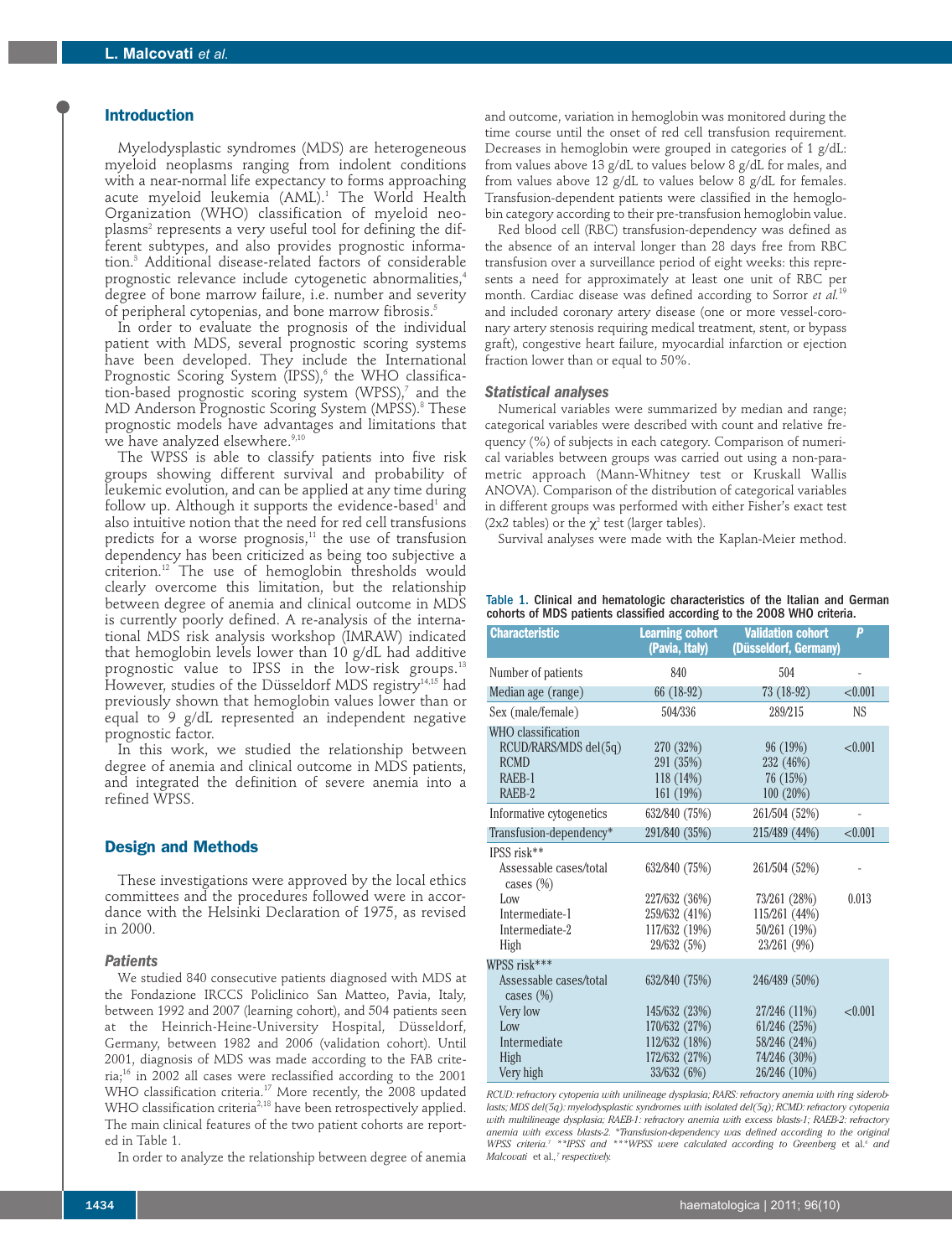Overall survival (OS) was defined as the time (in months) between the date of diagnosis and the date of death (for cases) or last follow up (for censored patients). Leukemia-free survival (LFS) was defined as the time (in months) between the date of diagnosis and the date of leukemic transformation (for cases) or last follow up (for censored patients). When estimating the occurrence of non-leukemic death (NLD), only deaths for all causes except leukemic evolution were considered as events. Patients who underwent allogeneic transplantation or AML-like chemotherapy were censored at the time of the therapeutic procedure. When appropriate, clinical variables were analyzed as time-dependent risk factors.

Uni- and multivariable survival analyses with both fixed and time-dependent covariates were performed by means of Cox's proportional hazards regression models. Likelihood ratio (LR) tests were carried out to compare nested models with different covariates and parameterizations (e.g. categorical *vs.* continuous), and to test for interaction between covariates. Cumulative hazard was estimated with the Aalen-Nelson method. In order to compare different statistical models, we used the Akaike information criterion (AIC). <sup>20</sup> AIC allows evaluation of a model by combining goodness of fit and complexity; a lower AIC indicates a better trade-off between fit and complexity.

In order to illustrate the effect of time-dependent prognostic factors, landmark analyses at six, 12, 24, 36 and 60 months were performed. <sup>21</sup> A landmark analysis consists of carrying out a survival analysis in which follow up is set to start some time (namely, the landmark time) after the initial time of entry in the study. This implies that only patients who have survived up to the landmark time point are included in the analysis. The time-dependent risk factors were evaluated at the landmark time point and analyzed as fixed covariates.

Analyses were performed using Statistica 7.0 (Statsoft Inc, Tulsa, OK, USA), and Stata 9 (StataCorp LP, College Station, TX, USA) software.

More detailed information about statistical methods is available at: *http://www.statsoft.com/textbook/* and *http://www.stata.com/support/faqs/stat/*

#### **Results**

## *Relationship between degree of anemia, cardiac morbidity and mortality*

In order to analyze the relationship between the degree of anemia and clinical outcome, we performed a univariable Cox's survival analysis stratified by sex, including hemoglobin as time-dependent covariate. To this purpose, we longitudinally monitored the decrease in hemoglobin in patients with MDS, and grouped hemoglobin level in categories of 1 g/dL. A decrease in hemoglobin was associated with a progressive worsening of OS, and statistical significance was obtained starting from hemoglobin lower than 11 g/dL in males (HR from 5.23 to 15.56, *P* values from  $0.029$  to <0.001) and lower than 9 g/dL in females (HR from 6.26 to 11.82, *P* values from 0.013 to <0.001).

We then performed sex-specific multivariable Cox's regression analyses with OS as outcome including age, hemoglobin categories, WHO subgroups, cytogenetic risk groups categorized according to the IPSS, number of cytopenias and cardiac disease as time-dependent covariates, and found a significantly higher risk of reduced OS for hemoglobin lower than 9 g/dL in males (HR 5.56,  $P=0.018$ ) and lower than 8 g/dL in females (HR=5.35, *P*=0.026). These hemoglobin thresholds were also found to be associated with a significantly higher risk of NLD (HR 4.35, *P*<0.001) (Figure 1), and of progression to acute myeloid leukemia (AML) (HR 1.47, *P*=0.046).

In order to further investigate the impact of anemia on outcome, we analyzed the relationship between hemoglobin levels and extra-hematologic comorbidity and causes of NLD. As previously reported, one or more comorbidities were present at diagnosis in 455 out of 840 (54%) patients.<sup>22</sup> Cardiac disease was the most frequently observed comorbidity: it was observed in 211 of 840 patients (25%) at the time of diagnosis whereas it occurred during follow up in 79 patients. Cardiac disease



Figure 1. Prognostic relevance of the degree of anemia in patients with MDS. These curves were estimated from Cox's regression analyses with time-dependent covariates in the learning cohort of MDS patients. (A) Probability of non-leukemic death according to the degree of anemia in males (hemoglobin categories that showed no significantly different probabilities of NLD were plotted together). (B) Probability of non-leukemic death according to the degree of anemia in females (hemoglobin categories that showed no significantly different probabilities of NLD were plotted together).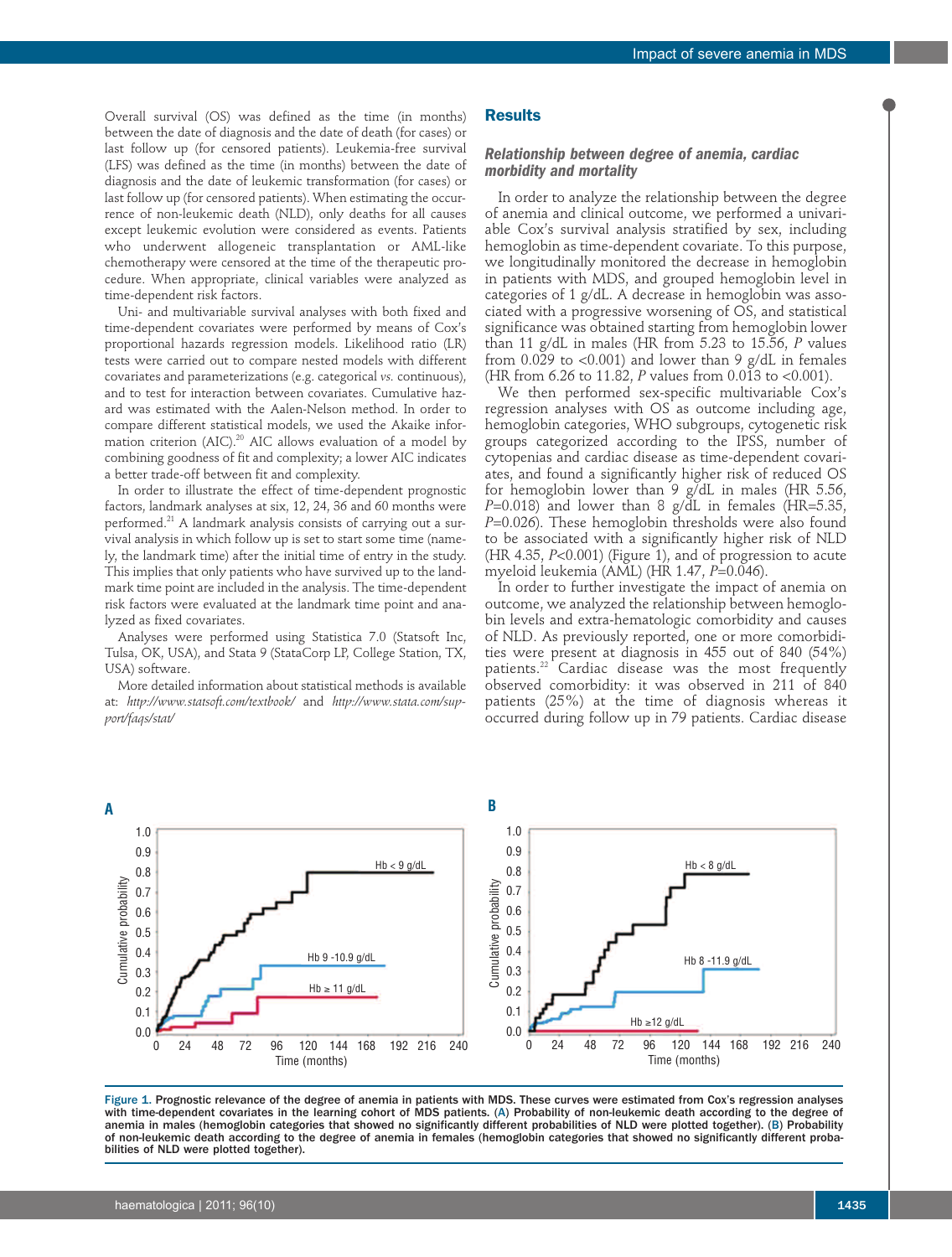included congestive heart failure (19%), coronary artery disease or myocardial infarction (8%), arrhythmia (7%), heart valve disease (2%). Non-leukemic death was observed in 141 patients and accounted for 54% of deaths. The main causes of NLD included cardiac failure (63%), infection (23%), hemorrhage (7%), and other causes (7%). Cardiac disease and death were significantly more frequent in patients with severe anemia, defined as a hemoglobin level lower than 9 g/dL in males or lower than 8 g/dL in females, compared to those with higher hemoglobin levels (IRR 1.70, *P*<0.001 and IRR 4.22, *P*<0.001, respectively). No significant association was found between severe anemia and death for infection and hemorrhage (*P*=0.27 and *P*=0.38, respectively).

Cox's regression analyses were then performed including the sex-specific hemoglobin thresholds as a timedependent covariate and death for cardiac disease, infection and hemorrhage as outcomes. We found that patients developing severe anemia at any time during their follow up had a significantly higher risk of cardiac death (HR 4.35, *P*<0.001). This result was confirmed in a multivariable Cox's regression analysis adjusted for sex, and with age and cardiac comorbidity as time-dependent covariates (HR 3.62, *P*<0.001). No significant association was observed between severe anemia and the risk of death for infection or hemorrhage (*P*=0.68 and *P*=0.6, respectively).

Finally, to further study the effect of severe anemia on cardiac morbidity and mortality, we focused on patients without cardiac comorbidity at diagnosis, and defined a Cox's regression model on a combined outcome of either cardiac disease or cardiac death, with severe anemia as a time-dependent covariate. This analysis showed that patients with severe anemia had an increased risk of cardiac complications compared to those with higher hemoglobin levels (HR 3.85, *P*<0.001) (Figure 2A). The statistical significance of severe anemia was retained when adjusting the analysis for age and sex (HR 4.43, *P*<0.001).

## *Relationship between severe anemia, transfusion requirement, secondary iron overload, and cardiac morbidity and mortality*

In order to evaluate the concordance in time between

severe anemia and transfusion-dependency, we first calculated the time elapsed between the onset of severe anemia and the beginning of RBC transfusion therapy (median time 0, range 0-24 months). We then calculated the ratio between the person-time covered by transfusion therapy and the person-time of exposure to severe anemia, which was 0.92. Finally, in order to evaluate whether the time between the onset of severe anemia and the beginning of RBC transfusion therapy may affect the outcome, we performed Cox's regression analyses on survival including the person-time as covariate. No significant effect of exposure to severe anemia without receiving transfusion was noticed (HR 1.3, *P*=0.15).

We then investigated the relationship between RBC transfusion-dependency and cardiac morbidity and mortality. Cardiac disease and death were significantly more frequent in transfusion-dependent patients compared to those who did not require regular RBC transfusion, with incidence relative ratios comparable to those observed in patients with and without severe anemia (IRR 1.35, *P*=0.018 and IRR 4.28, *P*<0.001, respectively). A multivariable Cox's regression analysis on cardiac death, including transfusion-dependency, age, sex and cardiac disease as time-dependent or fixed covariates, showed that transfusion-dependent patients had a significantly higher risk of cardiac death compared to those without regular transfusion need (HR 4.12, *P*<0.001). In patients without cardiac disease at diagnosis, a multivariable Cox's regression on the combined outcome of cardiac disease or death confirmed that transfusion-dependent patients had an increased risk of cardiac complications compared to those without regular transfusion need (HR 2.88, *P*<0.001) (Figure 2B).

Next we evaluated the impact of the intensity of transfusion requirement on cardiac disease and death in transfusion-dependent patients. The severity of transfusion requirement, calculated as the number of packed red cell (PRC) units per month, was significantly associated with cardiac complications (HR 1.82, *P*<0.001). When analyzed as a categorical covariate, a transfusion requirement higher than 3 PRC units per month carried a significantly higher risk of cardiac complications compared to a transfusion



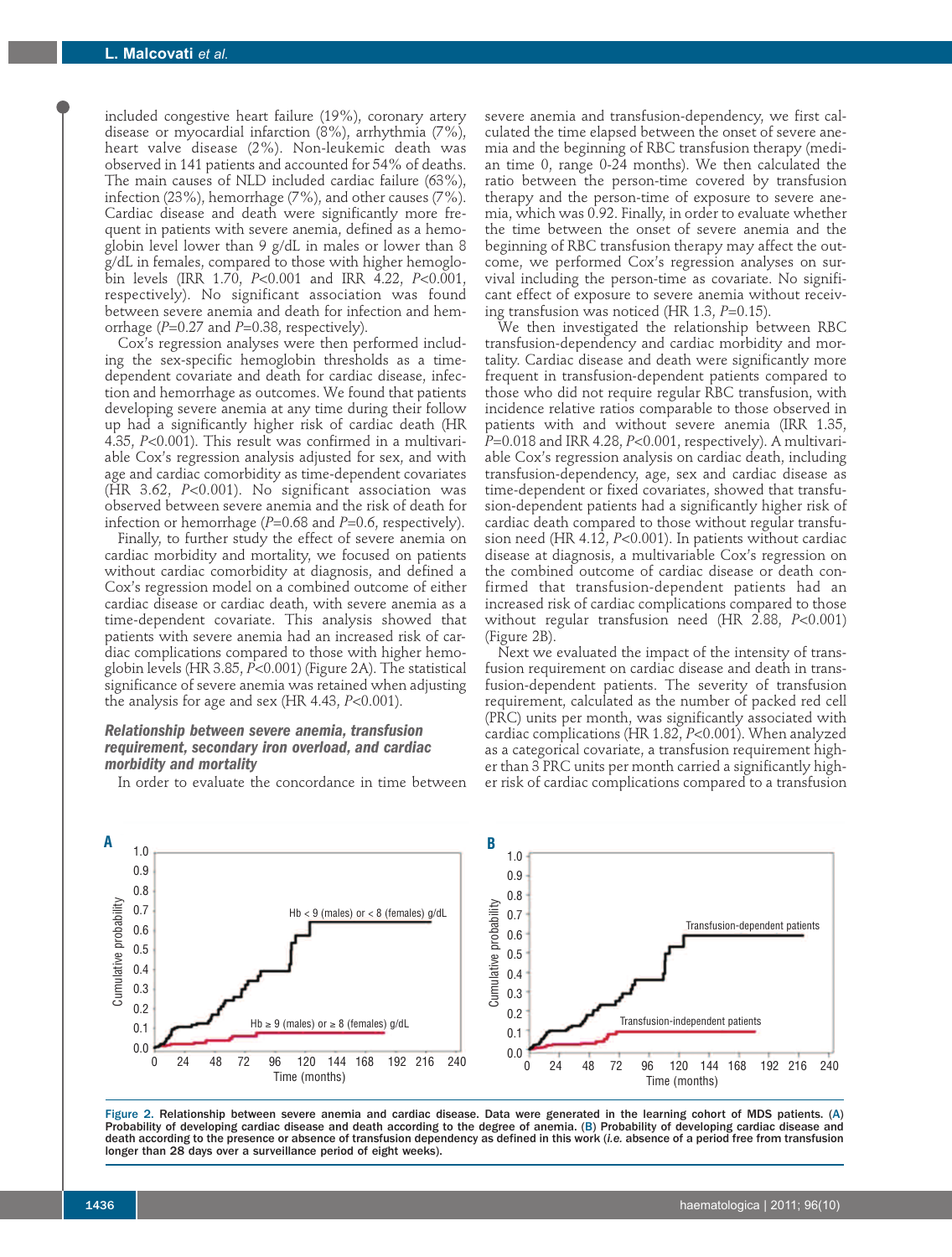need lower than one PRC unit per month (*P*=0.023) (LR test for categorical *vs.* continuous covariate not significant). A relationship was also found between the total number of PRC units and the risk of cardiac disease or death (HR 1.30, *P*=0.007). When the number of PRC units was categorized, the risk of cardiac complications was found to be significantly higher for patients who had received 100 or more units compared to those who had received less than 20 units (P=0.009) (LR test for categorical *vs.* continuous covariate not significant).

Finally, we evaluated the effect of iron overload assessed by serum ferritin on survival, probability of NLD, and cardiac complications. Data on repeated measurements of serum ferritin were available in 227 transfusion-dependent patients. In a time-dependent Cox's analysis, serum ferritin concentration significantly affected OS and risk of NLD (HR 1.34 and HR 1.51, respectively, for a 500 ng/mL increase in serum ferritin, *P*<0.001), and increased the risk of cardiac disease or death in patients with low and intermediate WPSS (HR 1.46, *P*=0.001). When analyzed as a categorical variable, serum ferritin values of more than 3,000 ng/mL involved a significantly higher risk of cardiac complications (*P*<0.001) (LR test for categorical *vs*. continuous variable not significant).

#### *Integration of the definition of severe anemia into the WPSS*

We first investigated whether the sex-specific hemoglobin thresholds identified as having a significant prognostic value in multivariable analysis, i.e. hemoglobin lower than 9 g/dL in males and lower than 8 g/dL in females, could be as effective as transfusion-dependency in the WPSS assessment of MDS patients. The unfavorable prognostic impact of the sex-specific hemoglobin thresholds was comparable to that of transfusion-dependency in both univariable (HR=3.96, *P*<0.001, and HR 4.09, *P*<0.001, respectively) and multivariable time-dependent Cox's regression (HR=3.26, *P*<0.001, and HR=2.89, *P*<0.001, respectively). The substantial equivalence of these two models was confirmed by the Akaike information criterion (AIC 2967 *vs*. 2970, respectively). Based on these results, we recalculated the WPSS risk groups, using sex-specific hemoglobin thresholds instead of red cell transfusion requirement, and obtained highly concordant risk categories (Kendall tau coefficient 0.94). Moreover, results by both Cox's regression and Kaplan-Meier time-dependent analyses were essentially indistinguishable.

The prognostic value of the modified WPSS was then tested in the validation cohort from the Heinrich-Heine-University Hospital, Düsseldorf, Germany. Multivariable analyses confirmed that the modified WPSS analyzed as a continuous variable retained a significant prognostic value with hazard ratios of comparable size to those obtained in the learning cohort and largely overlapping confidence intervals on both OS (validation cohort: HR 2.08, 95% CI 1.77-2.44; learning cohort: HR 2.28, 95% CI 1.99-2.63), and risk of AML (validation cohort: HR 2.76, 95% CI 1.99- 3.84; learning cohort: HR 3.33, 95% CI 2.75-4.02).

Based on the above analyses, we refined the original WPSS<sup>7</sup> as reported in Table 2. As shown in Figure 3 and Table 3, a landmark analysis at fixed time points from the diagnosis (six, 12, 24, 36, 60 months) showed that the refined WPSS was able to identify five risk groups with clearly different survival.

Table 2. WHO classification-based Prognostic Scoring System (WPSS)<sup>7</sup> as refined by the findings on prognostic significance of the degree of anemia obtained in this work.

| <b>Variable</b>                                                         | 0                                                   | <b>Variable scores</b>                   | $\overline{2}$ | 3      |
|-------------------------------------------------------------------------|-----------------------------------------------------|------------------------------------------|----------------|--------|
| WHO category                                                            | RCUD, RARS,<br>MDS with isolated<br>deletion $(5q)$ | <b>RCMD</b>                              | RAEB-1         | RAEB-2 |
| Karyotype*                                                              | Good                                                | Intermediate                             | Poor           |        |
| Severe anemia<br>$(Hb < 9$ g/dL in<br>males or $<8$ g/dL<br>in females) | Absent                                              | Present                                  |                |        |
| <b>WPSS risk</b>                                                        |                                                     | <b>Sum of individual variable scores</b> |                |        |
| Very low                                                                |                                                     | 0                                        |                |        |
| Low                                                                     |                                                     | 1                                        |                |        |
| Intermediate                                                            |                                                     | 2                                        |                |        |
| High                                                                    |                                                     | $3-4$                                    |                |        |
| Very high                                                               |                                                     | $5-6$                                    |                |        |

*Hb: hemoglobin concentration. \*Good: normal, -Y, del(5q), del(20q); Poor: complex, chromosome 7 anomalies; Intermediate: other chromosomal abnormalities. 6*

## **Discussion**

The working hypothesis that anemia, an MDS-related factor, may interact with cardiac disease, present as a comorbid condition in a significant portion of MDS patients, thus negatively influencing patient outcome, is supported by several observations. In a prospective population-based study of all 65 to 84-year old residents in a small Italian town, risks of mortality and hospitalization were significantly higher among mildly anemic elderly subjects compared with non-anemic subjects. <sup>23</sup> Moreover, chronic heart failure is often associated with anemia of chronic disease, <sup>24</sup> and the presence of persistent anemia confers these patients with the poorest survival.<sup>25</sup> In a meta-analysis of more than 150,000 patients with chronic heart failure, <sup>26</sup> anemia was present in one-third of the population studied and represented an independent risk prognosticator for mortality.

In this study we identified sex-specific hemoglobin thresholds that are independently associated with significant morbidity and mortality in MDS. In fact, male and female patients with hemoglobin lower than 9 and 8 g/dL, respectively, were found to be at higher risk of morbidity and mortality, mainly due to an increased risk of cardiac complications. Despite some discrepancy among studies in the reported prevalence, cardiac events have been identified as a major extra-hematologic comorbidity and cause of death in patients with MDS. 27-32 Our finding confirms previous observations of the Düsseldorf registry<sup>14,15</sup> and expands our previous finding that transfusion-dependency, an indicator of severe symptomatic anemia, is associated with an increased probability of cardiac death.<sup>3,7</sup> We also found a significant interaction between severe anemia and cardiac disease on the risk of NLD, suggesting that cardiac comorbidity not only has an additive detrimental effect *per se* but also interacts with anemia in worsening the clinical course of the disease. <sup>22</sup> In addition, high serum ferritin levels were associated with a significantly higher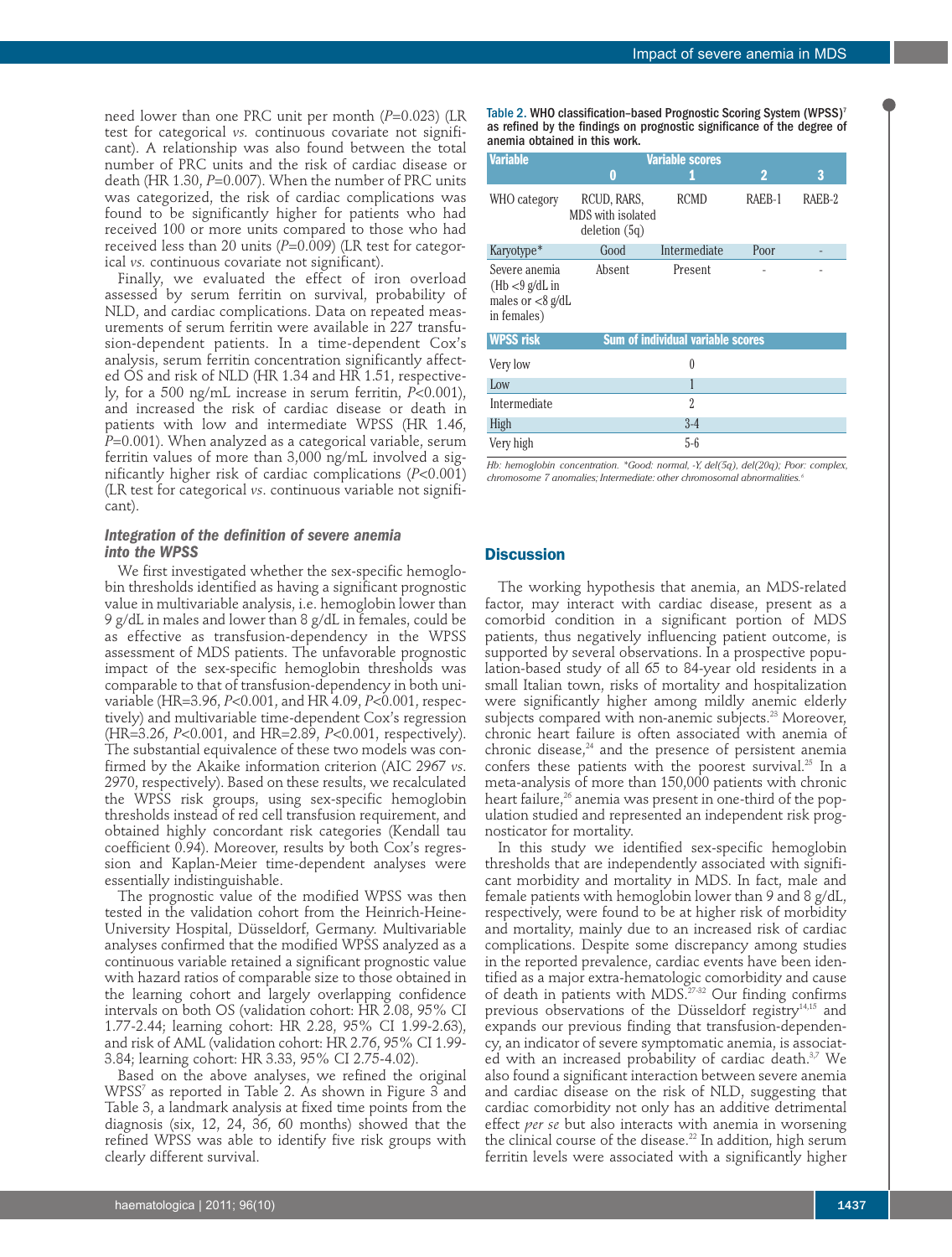

Figure 3. Probability of overall survival according to the refined WPSS risk. Data were generated in the learning cohort of MDS patients. (A) Probability of overall survival of the refined WPSS risk groups at the time of diagnosis. (B-G) Landmark analyses at (B) six,  $(C)$  12,  $(D)$  24,  $(E)$  36,  $(F)$  48 and  $(G)$  60 months from diagnosis.



risk of NLD in transfusion-dependent patients belonging to the low and intermediate WPSS risk groups. In particular, patients with serum ferritin levels higher than 3,000 ng/mL were found to have a high risk of cardiac complications.

The WPSS accounts for WHO categories, cytogenetic abnormalities and red cell transfusion dependency. Although the prognostic value of this latter parameter was shown in both single center $^7$  and population-based studies, <sup>30</sup> and was also adopted by the US Food and Drug Administration for approval of drugs for treatment of lowrisk MDS (i.e. lenalidomide and 5-azacytidine), the use of transfusion dependency has been considered as to be too subjective a criterion. <sup>12</sup> The analysis performed in this study allowed us to identify hemoglobin thresholds that are independently associated with significant morbidity and mortality, and are as effective as transfusion dependency in the prognostic assessment of MDS patients. In addition, in this study we adopted a more stringent definition of transfusion-dependency with respect to our pre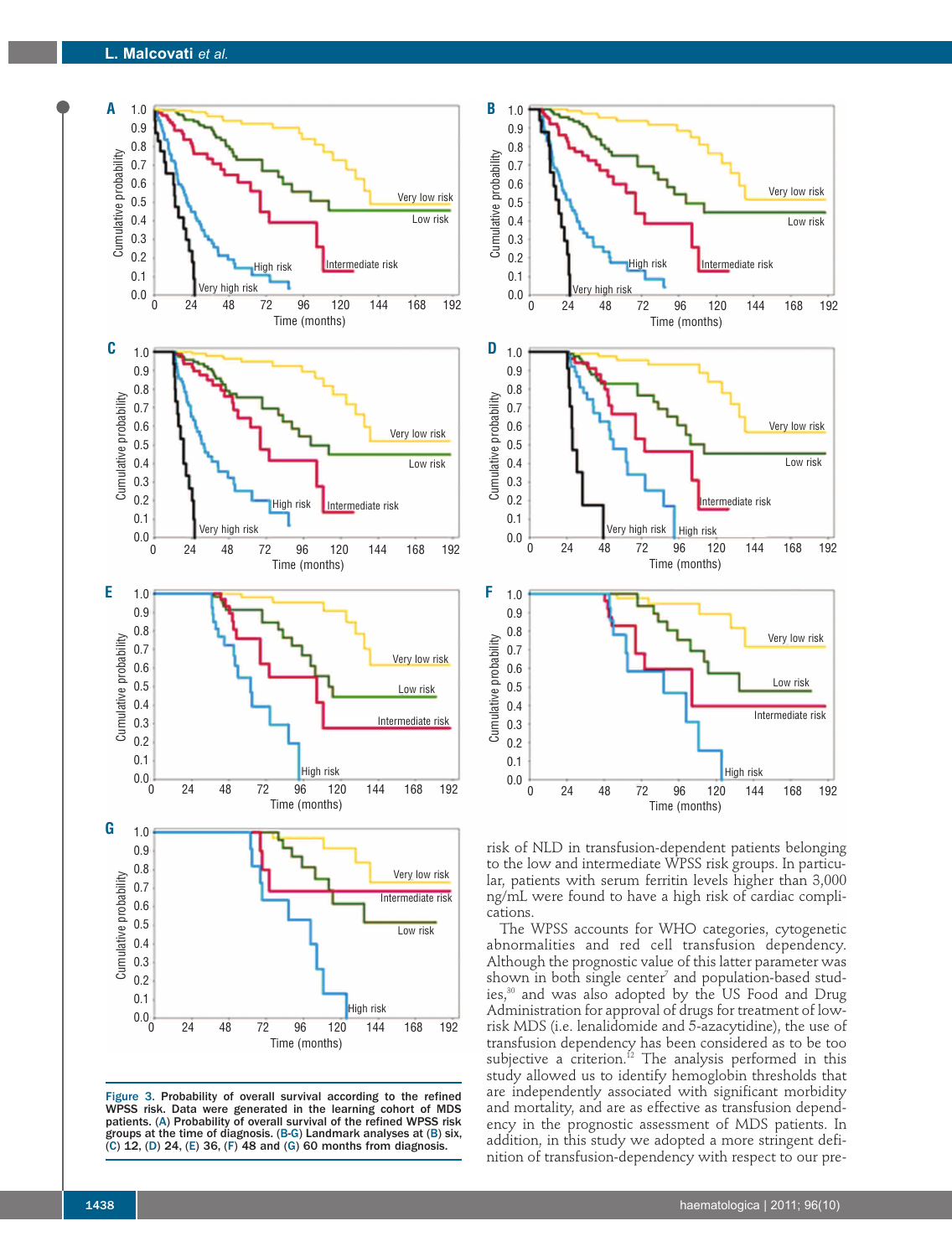Table 3. Landmark analysis at fixed time points from diagnosis (six, 12, 24, 36 60 months) showing the probability of survival and of AML evolution of patients who have survived up to these time points, according to their current WPSS risk.\*

| <b>WPSS</b><br>risk              | <b>Landmark</b><br>time (months<br>from diagnosis) | <b>Time to cumulative</b><br>probability of overall<br>survival (months) |                |            | <b>Time to cumulative</b><br>risk of AML evolution<br>(months) |                |                |
|----------------------------------|----------------------------------------------------|--------------------------------------------------------------------------|----------------|------------|----------------------------------------------------------------|----------------|----------------|
|                                  |                                                    | 75%                                                                      | 50%            | <b>25%</b> | 10%                                                            | 50%            | 75%            |
| Very low                         | $\theta$                                           | 115                                                                      | 139            | $nr^{**}$  | 115                                                            | nr             | nr             |
|                                  | $\boldsymbol{6}$                                   | 118                                                                      | nr             | nr         | 109                                                            | nr             | nr             |
|                                  | 12                                                 | 112                                                                      | nr             | nr         | 103                                                            | nr             | nr             |
|                                  | 24                                                 | 105                                                                      | nr             | nr         | 105                                                            | nr             | nr             |
|                                  | 36                                                 | 98                                                                       | nr             | nr         | nr                                                             | nr             | nr             |
|                                  | 48                                                 | 91                                                                       | nr             | nr         | nr                                                             | nr             | nr             |
|                                  | 60                                                 | 79                                                                       | nr             | nr         | nr                                                             | nr             | nr             |
| Low                              | $\pmb{0}$                                          | 51                                                                       | 112            | n r        | 49                                                             | 176            | nr             |
|                                  | $\boldsymbol{6}$                                   | 47                                                                       | 94             | n r        | 43                                                             | 170            | nr             |
|                                  | 12                                                 | 57                                                                       | 88             | n r        | 37                                                             | 164            | n r            |
|                                  | 24                                                 | 56                                                                       | 88             | n r        | 64                                                             | 152            | n r            |
|                                  | 36                                                 | 52                                                                       | 79             | n r        | 63                                                             | n r            | nr             |
|                                  | 48                                                 | 55                                                                       | 87             | n r        | 52                                                             | n <sub>r</sub> | n <sub>r</sub> |
|                                  | 60                                                 | 43                                                                       | n r            | n r        | 52                                                             | n r            | n r            |
| Intermediate<br>$\boldsymbol{0}$ |                                                    | 34                                                                       | 68             | 109        | 24                                                             | 93             | nr             |
|                                  | 6                                                  | 28                                                                       | 62             | 103        | 31                                                             | 87             | nr             |
|                                  | 12                                                 | 38                                                                       | 56             | 97         | 40                                                             | 92             | nr             |
|                                  | 24                                                 | 27                                                                       | 50             | 85         | 50                                                             | 80             | nr             |
|                                  | 36                                                 | 32                                                                       | 68             | nr         | 38                                                             | nr             | nr             |
|                                  | 48                                                 | 20                                                                       | 56             | nr         | 26                                                             | nr             | nr             |
|                                  | 60                                                 | 14                                                                       | nr             | nr         | 26                                                             | nr             | nr             |
| High                             | $\boldsymbol{0}$                                   | 11                                                                       | 21             | 41         | $\overline{5}$                                                 | 21             | 38             |
|                                  | $\boldsymbol{6}$                                   | $\overline{9}$                                                           | 20             | 41         | $\overline{3}$                                                 | 18             | 31             |
|                                  | 12                                                 | 9                                                                        | 20             | 41         | 5                                                              | 18             | 73             |
|                                  | 24                                                 | 13                                                                       | 30             | 42         | 8                                                              | 61             | n <sub>r</sub> |
|                                  | 36                                                 | $\overline{9}$                                                           | 26             | 50         | 1                                                              | 49             | nr             |
|                                  | 48                                                 | 14                                                                       | 38             | 61         | $\overline{4}$                                                 | 51             | nr             |
| Very high                        | $\theta$                                           | $\overline{7}$                                                           | 13             | 22         | $\overline{2}$                                                 | 12             | 25             |
|                                  | $\boldsymbol{6}$                                   | 7                                                                        | 12             | 18         | $\mathbf{1}$                                                   | $\overline{7}$ | 19             |
|                                  | 12                                                 | $\sqrt{2}$                                                               | 7              | 12         | 1                                                              | 12             | 13             |
|                                  | 24                                                 | $\overline{2}$                                                           | $\overline{4}$ | 10         | $\leq$                                                         | $\sqrt{2}$     | 6              |
|                                  | 36                                                 | $\overline{4}$                                                           | 5              | 11         | $\overline{a}$                                                 | $\overline{a}$ |                |

*\*Data are from the learning cohort of MDS patients.\*\*nr=not reached.*

vious proposal, <sup>7</sup> defining transfusion-dependency as no period free from transfusion longer than 28 days over a surveillance period of eight weeks. The concordance shown in this study between this definition of transfusion dependency and that of severe anemia (hemoglobin level lower than 9 g/dL in males and 8 g/dL in females) supports its adoption. More generally, the use of sex-specific hemoglobin thresholds in combination with this stringent defi-

## **References**

- 1. Cazzola M, Malcovati L. Myelodysplastic syndromes--coping with ineffective hematopoiesis. N Engl J Med. 2005;352(6): 536-8.
- 2. Swerdlow SH, Campo E, Harris NL, Jaffe ES, Pileri SA, Stein H, et al. WHO classification of tumours of haematopoietic and lymphoid tissues. Lyon: IARC, 2008.
- 3. Malcovati L, Porta MG, Pascutto C, Invernizzi R, Boni M, Travaglino E, et al. Prognostic factors and life expectancy in
- myelodysplastic syndromes classified according to WHO criteria: a basis for clinical decision making. J Clin Oncol. 2005; 23(30):7594-603. 4. Haase D, Germing U, Schanz J, Pfeilstocker
- M, Nosslinger T, Hildebrandt B, et al. New insights into the prognostic impact of the karyotype in MDS and correlation with sub-

nition of transfusion dependency in the WPSS now provides an objective criterion for accounting for severe anemia in MDS patients.

The other potential significant limitation of WPSS was considered to be multilineage dysplasia. <sup>12</sup> We previously showed that, within MDS patients without excess of blasts, there was a significant difference in OS between those with unilineage dysplasia and those with multilineage dysplasia (median survival 108 *vs*. 49 months). <sup>3</sup> The 2008 WHO classification of MDS18 has reaffirmed the prognostic relevance of distinguishing between unilineage dysplasia, mainly involving the erythroid lineage, and multilineage dysplasia. Therefore, risk assessment in MDS should consider this parameter irrespective of the fact that its definition requires considerable expertise. 10

We and others have reported that treatment of anemia in MDS with erythropoietin in selected patients has a positive impact on outcome, 33,34 suggesting that preventing or adequately treating symptomatic anemia in MDS may provide a survival benefit. The findings of this study suggest that once symptomatic anemia occurs in MDS patients with cardiac disease, optimal management is mandatory in order to limit the negative interaction between anemia and cardiac disease. If none of the medical treatments is effective, a transfusion regimen able to maintain pre-transfusion hemoglobin levels above 9 g/dL in males and above 8 g/dL in females should be adopted.

The negative impact of severe anemia on the outcome of patients with MDS should be carefully considered when planning delayed treatment strategies, such as allogeneic stem cell transplantation, in patients in the low WPSS risk groups.<sup>35,36</sup> In fact, patients developing severe anemia have a significantly higher risk of also developing cardiac disease, the occurrence of which might compromise their eligibility for allogeneic transplantation. 37

In conclusion, severe anemia should be considered as a major criterion for deciding type and timing of intervention in MDS patients. <sup>38</sup> The refined WPSS illustrated in Table 2 allows clinicians to account for the severity of anemia and may, therefore, be used for implementing therapeutic strategies aimed to increase hemoglobin levels in MDS patients.

## **Authorship and Disclosures**

*The information provided by the authors about contributions from persons listed as authors and in acknowledgments is available with the full text of this paper at www.haematologica.org.*

*Financial and other disclosures provided by the authors using the ICMJE (www.icmje.org) Uniform Format for Disclosure of Competing Interests are also available at www.haematologica.org.*

> types: evidence from a core dataset of 2124 patients. Blood. 2007;110(13):4385-95.

- 5. Della Porta MG, Malcovati L, Boveri E, Travaglino E, Pietra D, Pascutto C, et al. Clinical relevance of bone marrow fibrosis and CD34-positive cell clusters in primary myelodysplastic syndromes. J Clin Oncol. 2009;27(5):754-62.
- 6. Greenberg P, Cox C, LeBeau MM, Fenaux P, Morel P, Sanz G, et al. International scoring system for evaluating prognosis